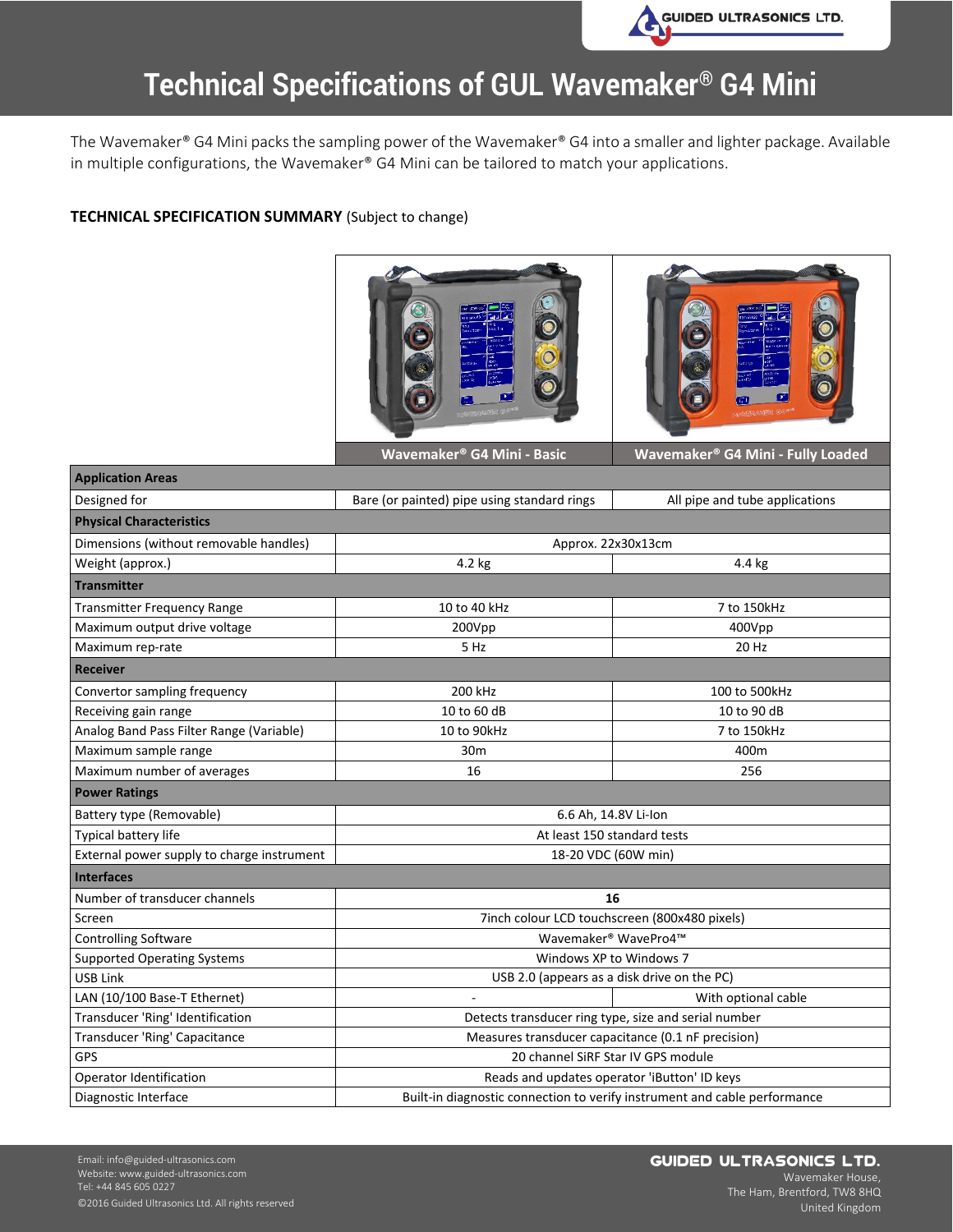

# **Technical Specifications of GUL Wavemaker® G4 Mini**



#### **COMPATIBILITY OF WAVEMAKER G4 MINI INSTRUMENTS AND VARIOUS TYPES OF RINGS**

|                                               | Wavemaker <sup>®</sup> G4 Mini - Basic | Wavemaker® G4 Mini - Fully Loaded                  |
|-----------------------------------------------|----------------------------------------|----------------------------------------------------|
| <b>Processing Options</b>                     |                                        |                                                    |
| Unrolled pipe (EFC)                           | If licensed                            | If licensed                                        |
| <b>Absolute Calibration</b>                   | If licensed                            | If licensed                                        |
| <b>Ring and Module Types</b>                  |                                        |                                                    |
| 'Standard' inflatable (R2B) and solid (R2F)   | Yes                                    | Yes                                                |
| <b>Compact Rings</b>                          | No                                     | Yes (w/FW update)                                  |
| Claw (R2G) small diameter rings               | Requires PLANT package                 | <b>Yes</b>                                         |
| HD solid rings or HD modules in inflatables   | Requires PLANT package                 | Yes.                                               |
| Lowest frequency setting in variable          | Requires BURIED package                | Yes.                                               |
| HT Rings                                      | Yes                                    | <b>Yes</b>                                         |
| gPIMS Sensors (R2P)                           | Requires GPIMS package                 | <b>Yes</b>                                         |
| Longitudinal Mode (with 4 rows)               | Requires L02 package                   | <b>Yes</b>                                         |
| <b>Special Configurations</b>                 |                                        |                                                    |
| Joining Two Rings                             | Requires BIGPIPE package + convertors  | Requires convertors                                |
| Joining Three or Four Rings                   | No                                     | No                                                 |
| <b>Pitch-Catch collections</b>                | Requires BURIED package + convertors   | Requires convertors (rings behave as Std. not EFC) |
| Able to read pressure sensor in HD / HT rings | No                                     | Yes                                                |